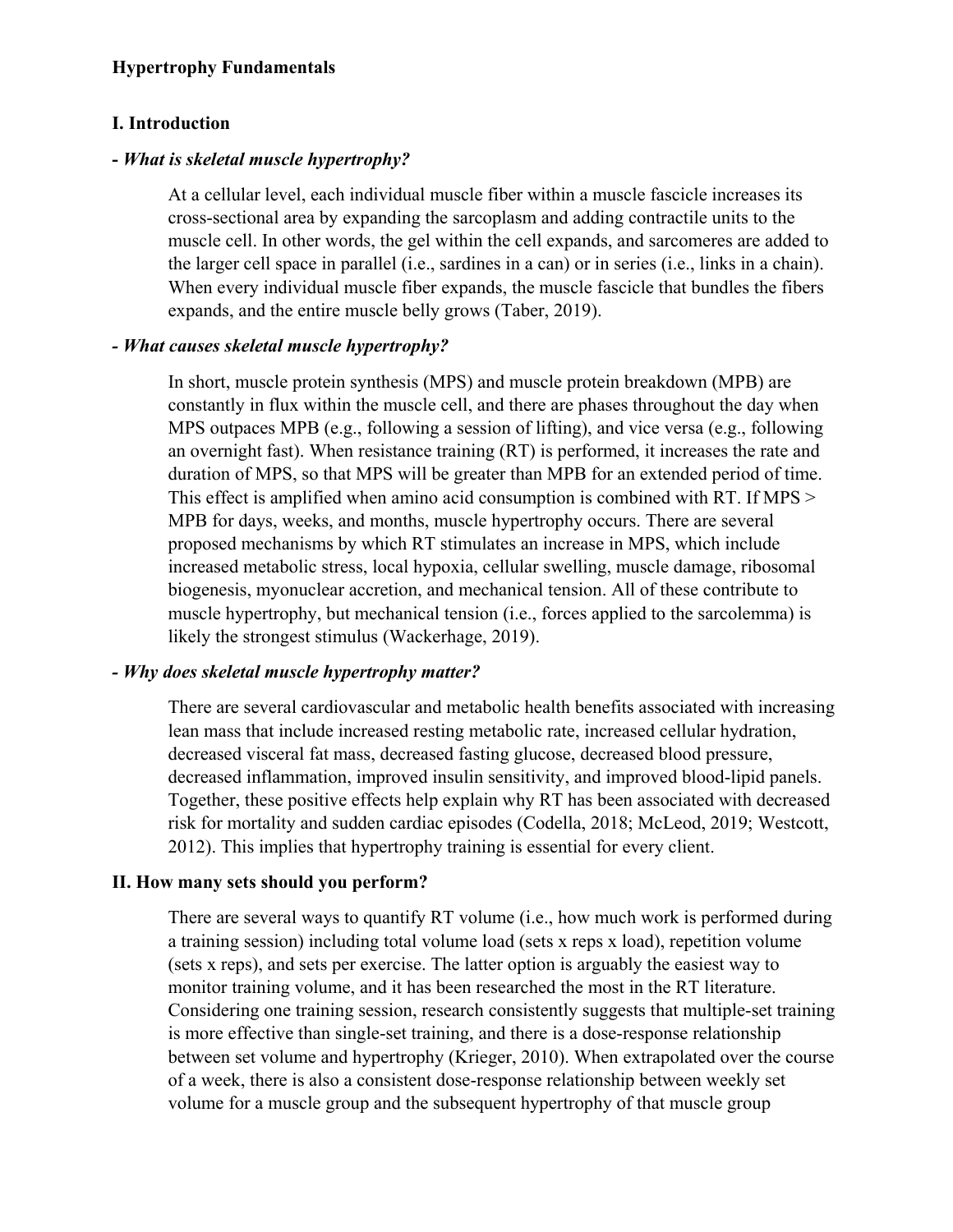(Schoenfeld, 2017). Weekly set volume for a muscle group can be increased by performing more sets of a particular exercise (e.g., leg press) or by adding another exercise that targets the same muscle group (e.g., leg press and belt squat). For best practice, the current evidence suggests that a lifter should perform 3-4 sets of an exercise during one session and/or complete 12-20 weekly sets for each major muscle group. Above all, consider how many weekly sets your client is currently doing for a muscle group, and increase their volume by  $\sim$ 10% each week until they are no longer responding to the stimulus, or they feel extraordinarily fatigued (i.e., non-functional overreaching). Like other training variables, set volume should be systematically increased and decreased throughout a training cycle.

# **III. How many days per week should you train?**

In the context of RT, frequency (i.e., how many days per week you train) refers specifically to how many days per week you dedicate to each major muscle group. For example, if you train 4 days/week while using an upper/lower split, you are training your upper- and lower-body muscles at a frequency of 2-days/week. Interestingly, when weekly training volume is matched, hypertrophy is similar regardless of how many days per week the lifter trains (1-4 days/week) (Schoenfeld, 2019). This means that volume is the key variable for hypertrophy, and frequency should be seen as a tool to modulate volume during a training cycle. Consider the following example- If you planned to perform 12 sets of leg press this week, you have several options for training frequency:

- 1 day/week =  $12$  sets on Mon
- 2 days/week = 6 sets on Mon, 6 sets on Thurs
- $3 \text{ days/week} = 4 \text{ sets on Mon}, 4 \text{ sets on Wed}, 4 \text{ sets on Fri}$

According to the meta-analysis by Schoenfeld et al. (2019), hypertrophy in the quadriceps should be similar between these conditions, but we must be pragmatic with our exercise programming. For instance, it is unlikely that a client would like to perform 12 sets for one exercise on one training day. Also, if you increased training frequency from 1 day/week to 3 days/week, weekly set volume for leg press will naturally increase (e.g., from 12 to 15), which may be a stronger stimulus for hypertrophy. For best practice, arrange your training to target each major muscle group 2-3 days/week. If a client can only train 1 day/week, it is important to hit a high set volume during this training session.

## **IV. How heavy should the external load be?**

Although it is commonly referred to as "intensity," external load is arguably a more accurate representation of how heavy the weights are during RT sessions. Intensity/external load is commonly expressed relative to a one-repetition maximum (1- RM) (e.g., , if a lifter's 1-RM is 100 pounds, then 75% 1-RM is 75 pounds) or as a repetition maximum (RM) (e.g., if a lifter can lift 75 pounds for 10 reps, their 10-RM is 75 pounds). With this in mind, the traditional "hypertrophy training zone" touted by the National Strength and Conditioning Association is  $\sim$  6-12 repetitions at  $\sim$  67-85% of 1-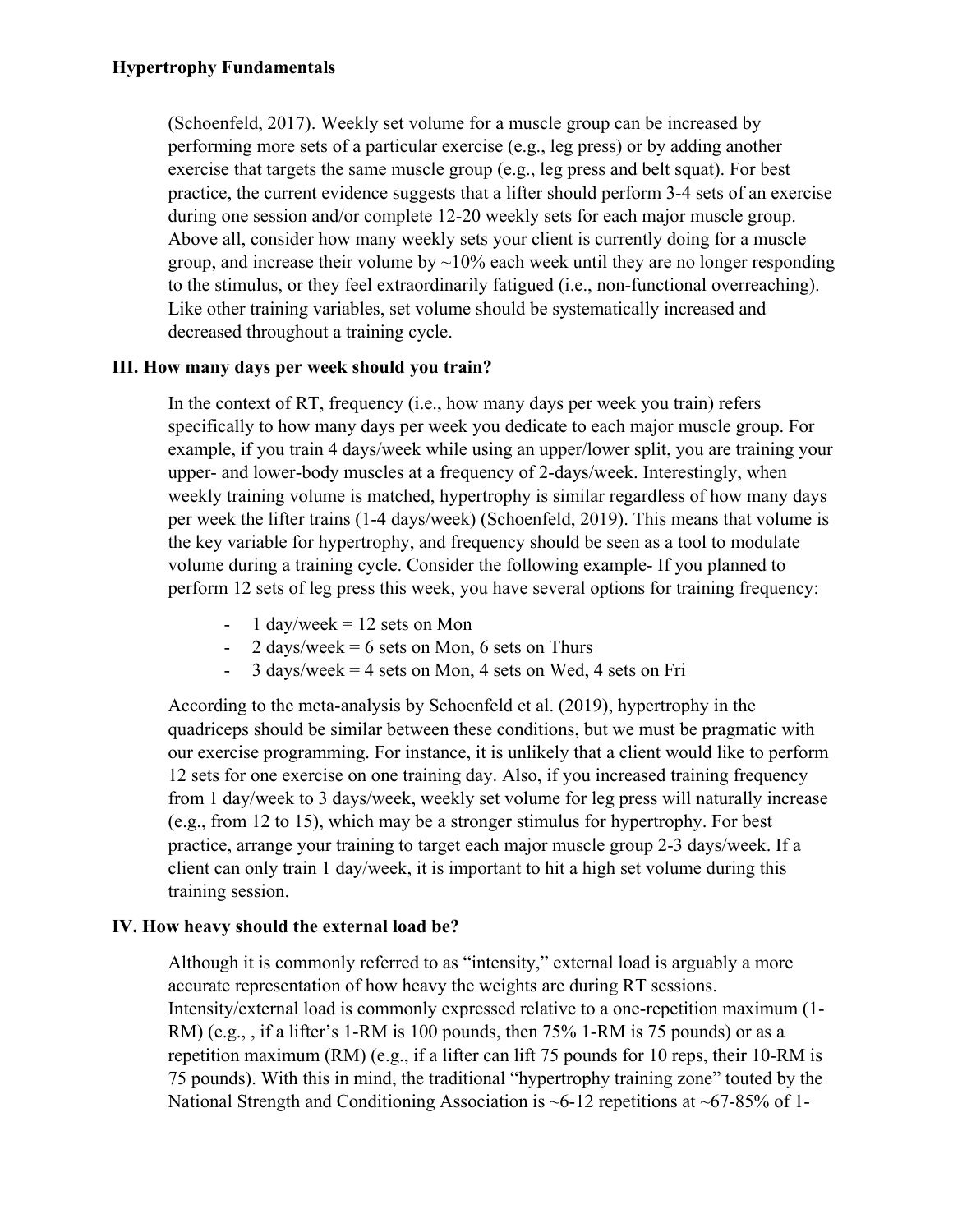RM. By their estimation, this is the ideal blend of mechanical and metabolic stress that leads to a perfect hormonal milieu for increasing MPS and stimulating long-term hypertrophy. However, a plethora of recent research has demonstrated that hypertrophy actually occurs outside of this range with loads as heavy as 90% 1-RM (3-5 reps) and as light as 30% 1-RM (30-35 reps) (Schoenfeld, 2021). Some have even reported hypertrophy with 95-100% of 1-RM (1-2 reps) and  $\leq$ 20% of 1-RM (40+ reps) (Schoenfeld, 2021). For best practice, the effective hypertrophy range is  $\sim$ 3-35 reps per set, which corresponds with a relative intensity of 30-90% of 1-RM. This means that light, moderate, and heavy loads can be used to stimulate hypertrophy, as long as sets are performed *close to failure* (discussed later).

# **V. How fast or slow should repetitions be?**

Although it is sometimes an overlooked training variable, repetition tempo (i.e., how fast or slow the lifter completes a full range of motion) is important to consider for hypertrophy. Repetition tempos are typically divided into their eccentric and concentric phases so that a 3-second tempo might be written as a 2:1 second tempo in which the lifter lowers the weight for 2 seconds (eccentric) and raises the weight for 1 second (concentric). Similarly, a 6-second tempo could be written as a 4:2 second tempo or a 5:1 second tempo. Assuming that effort is high, and sets are performed *close to failure,* a recent meta-analysis concluded that hypertrophy occurs at a range of 0.5-8 seconds (Schoenfeld, 2015). This means that fast, normal, and slow tempos are effective for hypertrophy. Another review paper showed evidence that when very-light weights and/or body weight are used for resistance, repetition tempos can be as slow as  $\sim$ 15-90 seconds (Lyons, 2020). Here are some practical application points:

- Keep things simple. The most commonly used repetition tempos in the RT literature are 1:1 sec, 2:1 sec, and 4:2 sec, and each of them are effective. Try rotating them on a daily, weekly, or monthly basis as you would any other training variable.
- Change the tempo as a form of overload. Instead of changing the set volume or increasing/decreasing external load, have your client keep the external load the same (e.g., 60 lbs.) but perform slower repetitions (e.g., 4:2 sec instead of 2:1 sec).
- Consider the primary training goal. For example, if your primary desired outcome is hypertrophy, it may be prudent to perform a block of training with slower tempos such as 4:2 sec or 5:1 sec. However, if power and strength are desired outcomes, faster repetition tempos might be more effective, especially during the concentric phase of motion.

## **VI. Should you train to failure or not?**

Training to failure, or not, is a hot topic of debate in the hypertrophy research. A recent meta-analysis reported that hypertrophy is similar between failure and non-failure training, although it may be necessary for highly-trained lifters to perform their sets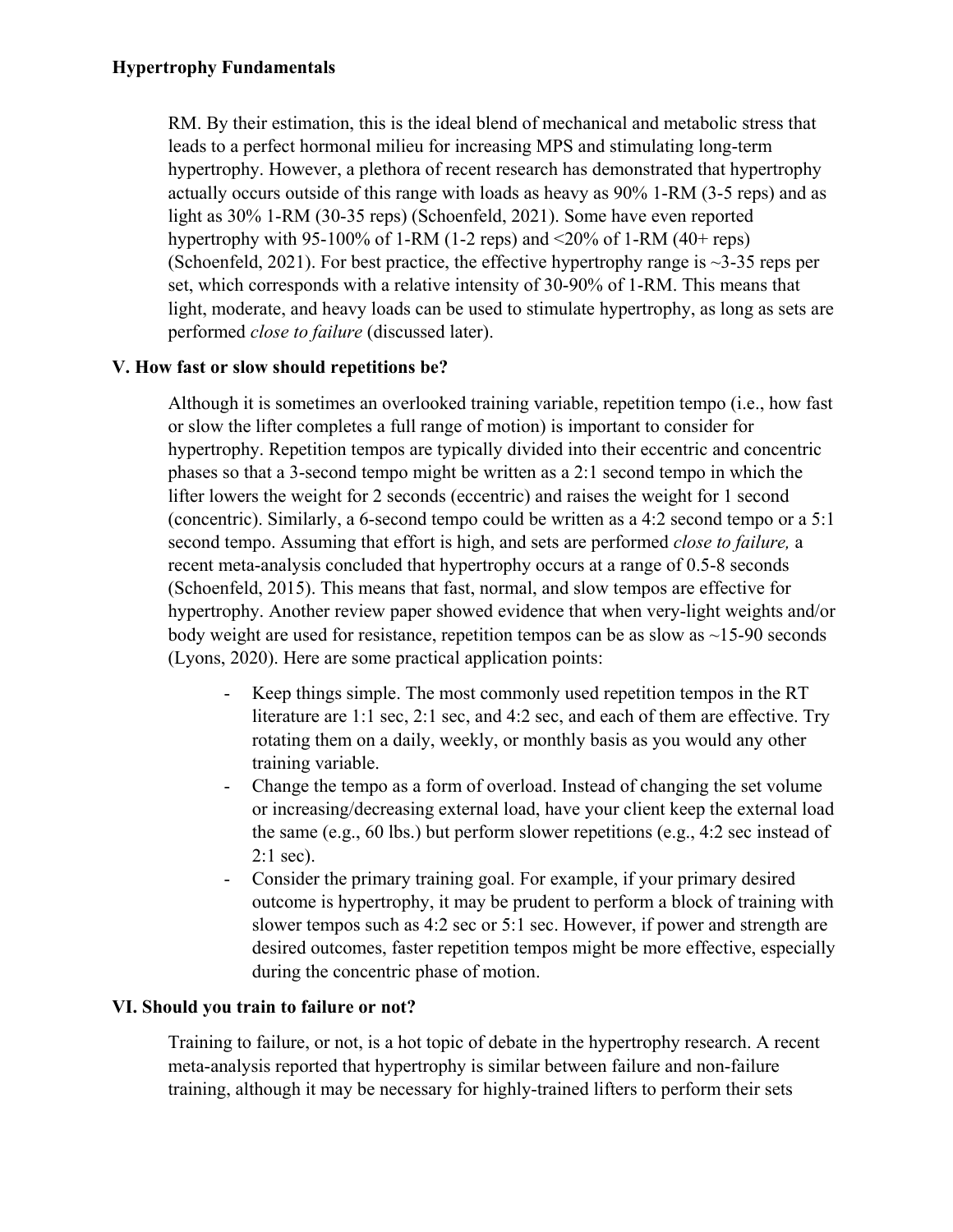closer to failure (Grgic, 2021). It is important to consider how "failure" is defined. For example, momentary muscular failure, also known as concentric muscular failure, implies that the lifter performed the set to complete exhaustion and could not finish the final repetition. Think of this as being a 10 out of 10 effort on a 1-10 RPE scale (below). In contrast, "volitional interruption" describes a condition in which the lifter feels fatigued, but they terminate the set before complete exhaustion occurs. Think of this as a 7-9 out of 10 effort meaning that effort was high, but momentary muscular failure did not occur. Of note, a recent study by Santanielo et al. (2021) concluded that hypertrophy was similar between momentary muscular failure and volitional interruption conditions, which means that "10 out of 10 efforts" are not necessary for hypertrophy. Here are some key practical application points:

- Use both in the same session. If you have 4 sets of seated row planned, perform the first 3 sets to volitional interruption and the final set to momentary muscular failure.
- Consider the exercise being trained. It is safer and more practical to perform failure sets on RT machines and for single-joint, auxiliary lifts at the end of a training session. In other words, do not perform sets of barbell back squat to complete failure.
- Training status is important. Inexperienced, untrained lifters require significantly less effort than experienced, trained lifters to stimulate hypertrophy.
- Apply failure and non-failure training in a flexible manner. In other words, allow your client's current mood, fatigue, and soreness dictate how much effort they put into each set.



## **VII. Bonus: How long should rest intervals be between sets?**

The original hypertrophy research recommended shorter rest intervals between sets (30- 60 sec) in order to spike supposedly anabolic hormones such as insulin growth factor 1, growth hormone, and testosterone (Wackerhage, 2019). However, prevailing research has demonstrated that the transient increase in these hormones are not associated with post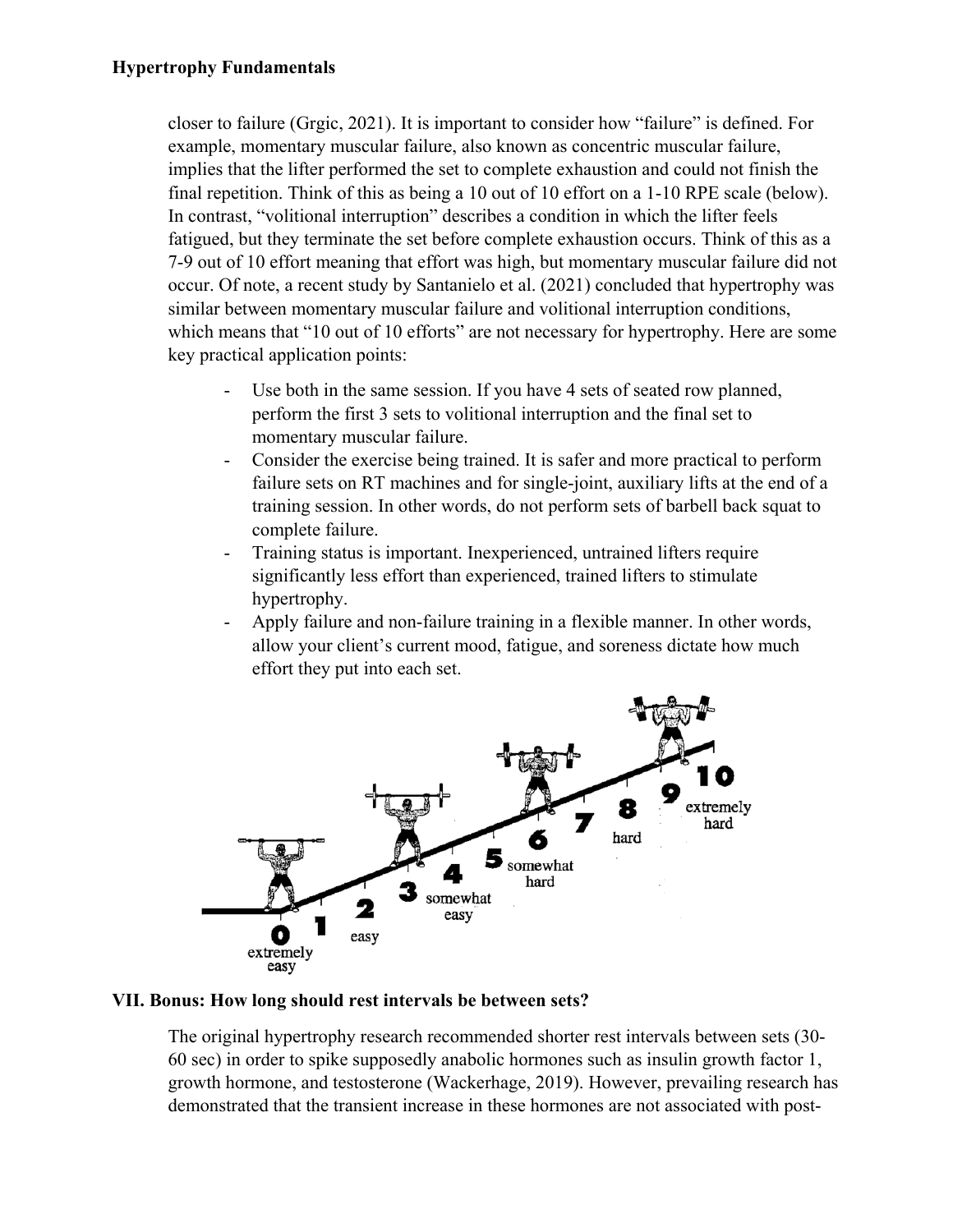RT MPS and subsequent hypertrophy (West, 2009), and the concentration of these hormones is similar when short (30 sec) or long (210 sec) rest intervals are used (Fink, 2017). In addition to these facts, a recent study by Schoenfeld et al. (2016) demonstrated that superior hypertrophy was achieved following training with 3-minute rest intervals compared to 1-minute rest intervals. In a follow-up study, the same research team again reported that 3 minutes > 1 minute for hypertrophy, which stemmed from higher volume load performed by the 3-minute rest interval group (Longo, 2020). Frankly, longer rest intervals result in lower fatigue and higher quality of set as measured by greater repetitions completed, average velocity of repetition, and volume load for the entire session. Thus, for hypertrophy training, it is recommended that 2-3 minute rest intervals are afforded between sets, and some clients may even require longer. With that in mind, the fitness professional should be creative with their programming to maximize the time spent between sets that target the same muscle group:

- Reciprocal super sets
	- $\circ$  Goblet squat + hamstring curl + rest
- Total-body super sets
	- $\circ$  Goblet squat + inverted row + rest
- Corrective exercise super sets
	- $\circ$  Dumbbell bench press + thoracic rotation + rest
- Total-body tri sets
	- $\circ$  Goblet squat + inverted row + push up + rest

## **References**

Codella R, Lalacqua M, Terruzzi L, Luzi L. May the force be with you: why resistance training is essential for subjects with type 2 diabetes mellitus without complications. *Endocrine.* 2018; 62(1): 14-25.

Fink JE, Schoenfeld BJ, Kikuchi N, Nakazato K. Acute and long-term responses to different rest intervals in low load resistance training. *Int J Sports Med.* 2016; 38(2): 118–124.

Grgic J, Schoenfeld BJ, Orazem J, Sabol F. Effects of resistance training performed to repetition failure or nonfailure on muscular strength and hypertrophy: A systematic review and meta-analysis. *J Sport Health Sci*. 2021; ePub ahead of print: [doi.org/10.1016/j.jshs.2021.01.007](about:blank)

Hernandez DJ, Healy S, Giacomini ML, Kwon YS Effect of rest interval duration on the volume completed during a high-intensity bench press exercise. *J Strength Cond Res.* 2020; ePub ahead of print. doi.10.1519/JSC.0000000000003477.

Kreiger, J.W. Single vs. multiple sets of resistance exercise for muscle hypertrophy: a meta-analysis. *J Strength Cond Res.* 2010; 24(4): 1150-1159.

Longo, A.R., Silva-Batista, C., Pedroso, K., et al. Volume load rather than resting interval influences muscle hypertrophy during high intensity resistance training. *J Strength Cond Res.* 2020 ePub ahead of print.

Lyons A, Bagley JR. Can resistance training at slow versus traditional repetition speeds induce comparable hypertrophic and strength gains? *Strength Cond J.* 2020; 42(5): 48-56.

McLeod JC, Stokes T, Phillips SM. Resistance exercise training as a primary countermeasure to age-related chronic diseases. *Front Physiol.* 2019; 10(645): 1-11.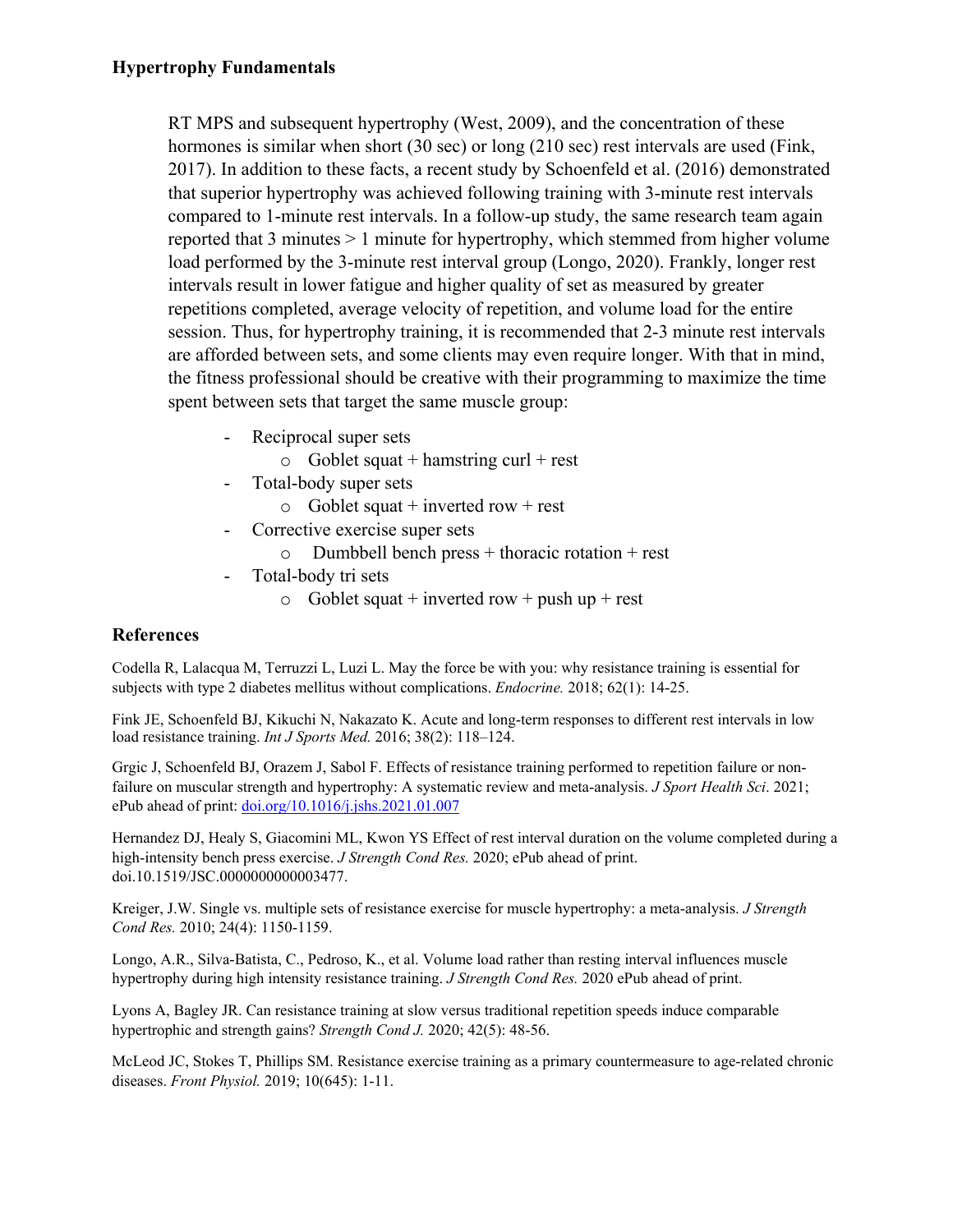## **Hypertrophy Fundamentals**

Ratamess NA, Smith CR, Beller NA. Effects of rest interval length on acute battling rope exercise metabolism. *J Strength Cond Res*. 2015; 29(9): 2375-2387.

Santanielo N, Nobrega SR, Scarpelli MC, Alvarez IF, Otoboni GB, Pintanel L, Libardi CA. Effect of resistance training to muscle failure vs. non-failure on strength, hypertrophy, and muscle architecture in trained individuals. *Biol Sport*. 2020; 37(4):333-341

Schoenfeld BJ, Ogborn DI, Krieger JW. Effect of repetition duration during resistance training on muscle hypertrophy: A systematic review and meta-analysis. *Sports Med.* 2015; 45(4): 577-585.

Schoenfeld BJ, Pope ZK, Benik FM. Longer interest rest periods enhance muscle strength and hypertrophy in resistance-trained men. *J Strength Cond Res.* 2016; 30(7): 1805-1812.

Schoenfeld BJ, Ogborn D, Krieger JW. Does-response relationship between weekly resistance training volume and increases in muscle mass: A systematic review and meta-analysis. *J Sports Sci.* 2017; 35: 1073-1082.

Schoenfeld BJ, Grgic J, Krieger J. How many times per week should a muscle be trained to maximize muscle hypertrophy? A systematic review and meta-analysis of studies examining the effects of resistance training frequency. *J Sports Sci.* 2019; 37(11): 1286-1295.

Schoenfeld BJ, Grgic J, Van Every DW, Plotkin DL. Loading recommendations for muscle strength, hypertrophy, and local endurance: A re-examination of the repetition continuum. *Sports* 2021; 9(32): 1-25.

Senna, G.W., Rodriguez, B.M., Sandy, D., Scudese, E., Bianco, A., Dantas, E.H.M. Heavy vs. light load single joint exercise performance with different rest intervals. J Hum Kinet. 2017; 58: 197-206.

Taber CB, Vigotsky A, Nuckols G, et al. Exercise-induced myofibrillar hypertrophy is a contributory cause of gains in muscle strength. *Sports Med*. 2019; 49(7): 993-997.

Wackerhage H, Schoenfeld BJ, Hamilton DE. Stimuli and sensors that initiate skeletal muscle hypertrophy following resistance exercise. *J Appl Physiol*. 2019; 126: 30-43.

West DWD, Kujbida GW, Moore DR, et al. Resistance exercise-induced increases in putative anabolic hormones do not enhance muscle protein synthesis or intracellular signalling in young men. *J Physiol.* 2009; 587(21): 5239-5247.

Westcott WL. Resistance training is medicine: effects of strength training on health. *Curr Sports Med Rep.* 2012; 11(4): 209-216.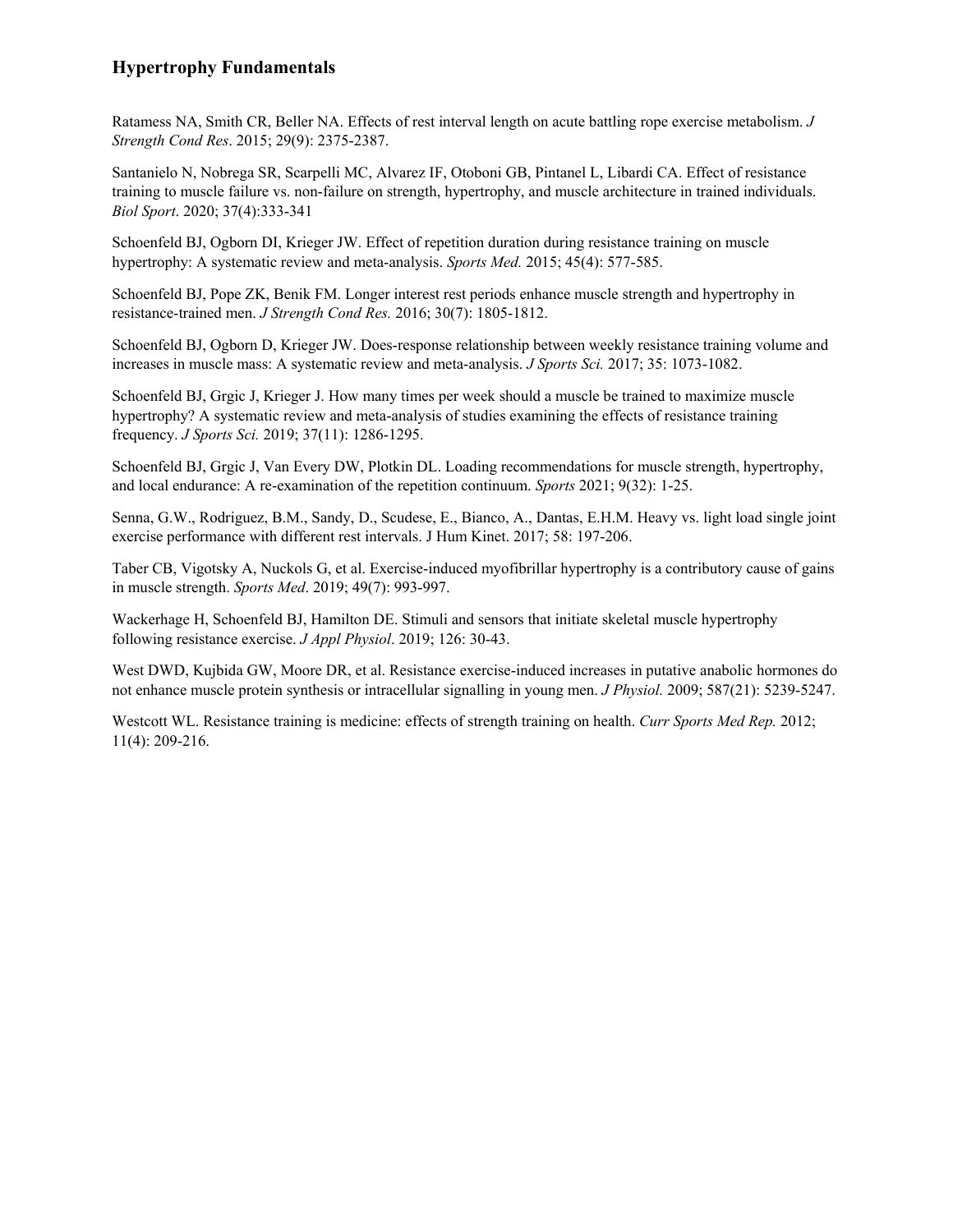## **1. Longer Eccentric Contractions**

- **What is it:** Because eccentric contractions elicit greater mechanical tension and muscle damage compared to concentric contractions, some have theorized that repetitions with longer, slower eccentric phases may lead to more hypertrophy than repetitions with shorter, faster eccentric phases. For example, a fast-repetition tempo may involve lowering a weight for one second and lifting the weight for one second (1:1 sec). In contrast, a repetition with a slower-eccentric phase would involve lowering a weight for four seconds and lifting the weight for one second (4:1 sec).
- **Study reviewed:** Kojic et al., 2021
	- o *Methods:* 20 untrained, college-aged subjects were randomly assigned to training with 1:1 or 4:1 second tempos (as described above). Both groups trained biceps preacher curl two days/week for 7 weeks, completed 3-4 sets at 60-70% 1-RM, used 120-second rest intervals, and all sets were performed to failure.
	- o *Hypertrophy results:* Muscle thickness of the biceps brachii, as measured by B-mode ultrasound, significantly increased for the 1:1 sec (+3.24 mm) and 4:1 sec (+3.57 mm) groups with no differences between them.
	- o *Conclusion statement:* When external load is matched and sets are performed to failure, it seems that eccentric duration does not have a significant effect on muscular hypertrophy.
- **Practical advice:** Because effort and load have a stronger effect on hypertrophy than the duration of eccentric contractions, fitness professionals should use several variations of repetition tempos to keep the program effective and interesting. Like other popular training variables, such as intensity and volume, eccentric duration can be undulated on a daily, weekly, or monthly basis based on training goals and client's preference.

## **2. Accentuated Eccentric Training**

What is it: Because muscles are ~25-50% stronger while contracting eccentrically, some have proposed that RT exercises should be adapted so that lifters can use heavier loads during the eccentric phase and lighter loads during the concentric phase of the same exercise. For example, this can be accomplished with weight releases, which are essentially weight stacks attached to a barbell that detach when the lifter transitions from eccentric to concentric phase. Alternatively, there are flywheel pulley systems in which a disc spins and conserves energy during the concentric phase of movement, which is released during the eccentric phase of movement (i.e., more force is applied to the muscle during the eccentric phase).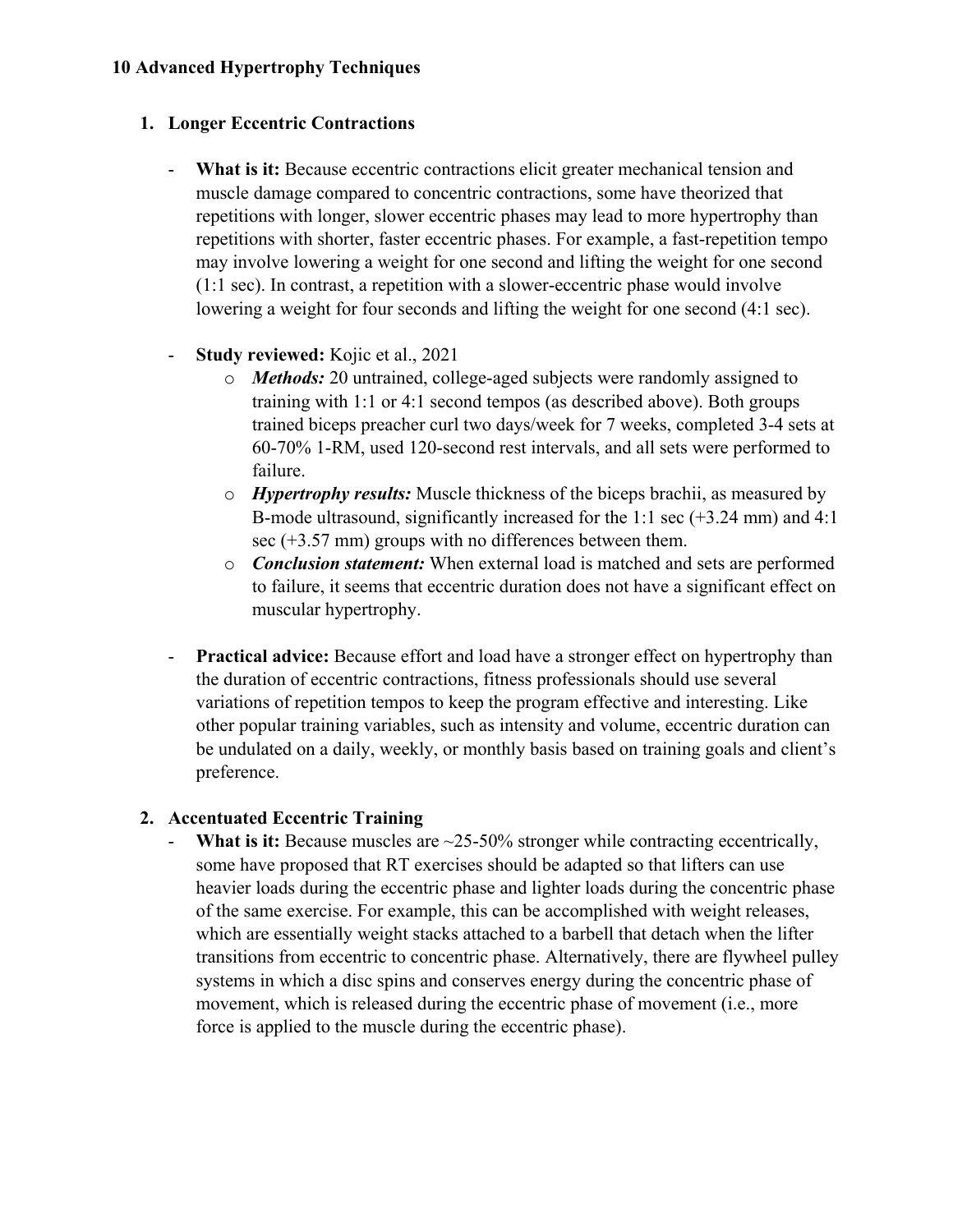- **Study reviewed:** Lundberg et al., 2019
	- o **Methods:** 16 young, healthy subjects had their legs randomly assigned to perform sets of knee-extension with traditional, weight-stack machines or a flywheel, accentuated eccentric phase machine. Training took place 2-3 days/week for 8 weeks and they performed 4 sets to failure on each leg.
	- o **Hypertrophy results:** Muscle thickness was measured at the proximal, distal, and middle portions of all four quadriceps muscles. Both groups significantly increased at every site measured with no differences detected between groups.
	- o **Conclusion:** Both training styles are effective at stimulating muscle hypertrophy. However, flywheel training involved significantly fewer repetitions per set (7 vs. 10), meaning that comparable results were delivered with less training volume and duration.
- **Practical advice:** Although this style of training is effective, the equipment may be expensive and/or difficult to access. For those training athletes, accentuated eccentric training may confer benefits to human performance that extend beyond skeletal muscle hypertrophy (e.g., deceleration capability for injury prevention). However, for those training general population clients, it is worth noting that hypertrophy can be stimulated with traditional training techniques.

### **3. Slow, Tonic Contractions**

- **What is it:** This type of lifting tempo involves lowering a weight for 3 seconds and raising a weight for 3 seconds with ZERO pause between consecutive repetitions. Those who tout this style of training believe that by keeping the muscle under constant tension, the lifter will elicit greater hypertrophy by imposing greater metabolic and hypoxic stress on the muscle.

## - **Study reviewed: Tanimoto et al., 2008**

- o *Methods:* 36 young, healthy subjects without RT experience were randomly assigned to non-exercise control, slow + tonic training (3:3:0 sec; 55-60% 1- RM), or fast + heavy training  $(1:1:1 \text{ sec}; 80-90\% 1-RM)$ . The training groups lifted two days/week for 13 weeks and performed total-body RT with the following five exercises: vertical squat, chest press, abdominal crunch, back extension, and lat pull down. By design, the slow  $+$  tonic group did not relax between their repetitions in order to keep constant tension on the muscles.
- o *Hypertrophy results:* Sum of muscle thickness at the chest, biceps, triceps, abdomen, scapula, quadriceps, and hamstring, which was measured by Bmode ultrasound, significantly increased for the slow + tonic  $(+6.8%)$  and fast  $+$  heavy ( $+9.1\%$ ) groups with no differences between them.
- o *Conclusion statement:* Both training programs were effective for hypertrophy, so a well-rounded RT plan could include both styles within it. Alternatively, because some lifters may not be able to use heavy loads (80-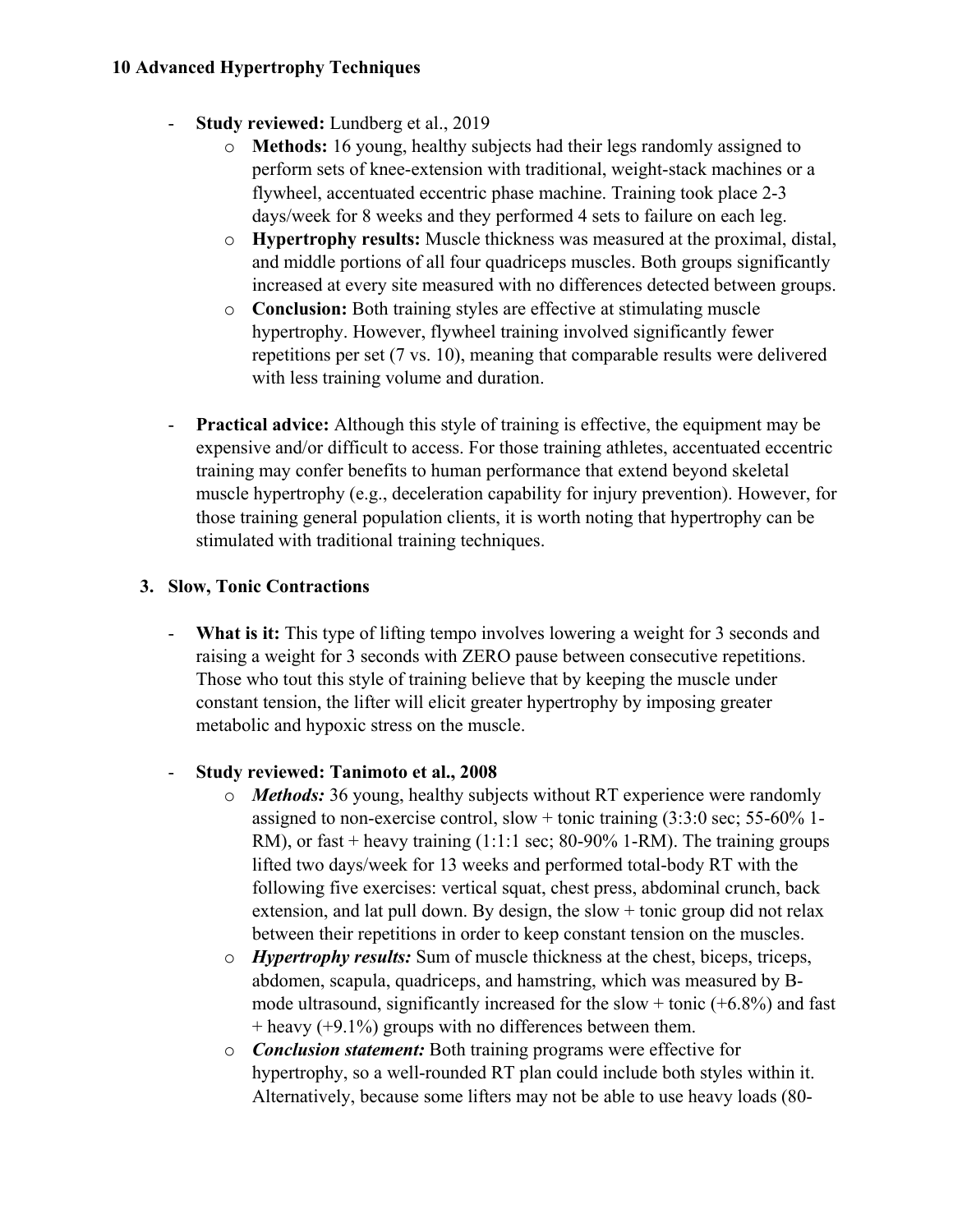90% 1-RM), this study suggests that they can use lighter loads (55-60% 1- RM) with slower contractions.

- **Practice advice:** Because some lifters may not be able to use heavy loads (80-90% 1- RM), this study suggests that they can stimulate hypertrophy with lighter loads (55- 60% 1-RM) lifted with slower, tonic contractions (3:3:0 sec). Alternatively, the 3:3:0 sec tempo can be used to increase the difficulty of body weight RT and/or to have a lifter concentrate harder on their form while they learn a new motor pattern.

# **4. Cluster Sets**

- **What is it:** Simply, a cluster set involves using an intra-set rest interval while lifting with moderate/heavy external loads (2-8RM). By doing so, the lifter will experience less fatigue during the set while performing more forceful, powerful repetitions. For example, while using a 6-RM on a bench press, the lifter could perform two different version of a cluster set:
	- $\circ$  #1 = Perform first 3 reps rest for 30 sec perform final 3 reps
	- $\circ$  #2 = Perform first 2 reps rest for 15 sec perform middle 2 reps rest for 15 sec - perform final 2 reps.
- **Study reviewed:** Davies et al., 2021

This was a meta-analysis that combined the results from 29 studies that compared cluster-set to traditional-set RT. Data indicated that both styles of RT had positive effects on endurance, strength, power, and hypertrophy and there were no significant differences between styles. Therefore, both should be included at various phases during a RT program, especially when a lifter wants to finish their sessions with significantly less fatigue.

- **Practical advice:** Use cluster sets for clients who do not tolerate muscular fatigue well (e.g., elderly clients) or for populations who are looking to increase hypertrophy and strength with less fatigue and exhaustion (e.g., athletes). This style of training should be reserved for multiple-joint exercises that serve as the main lifts during a RT session such as back squat, dead lift, bench press, push press, etc.

# **5. Drop Sets**

- **What is it:** When doing this style of training, a lifter completes a set of 6-10 repetitions to failure, immediately reduces the external load by 20-30%, and performs another set to failure. Most drop sets include 2-4 "drops" as described in the previous sentence. This style of training is attractive because it allows a lifter to perform high repetition volume in a short amount of time, which represents an opportunity to train for hypertrophy in a time-efficient manner.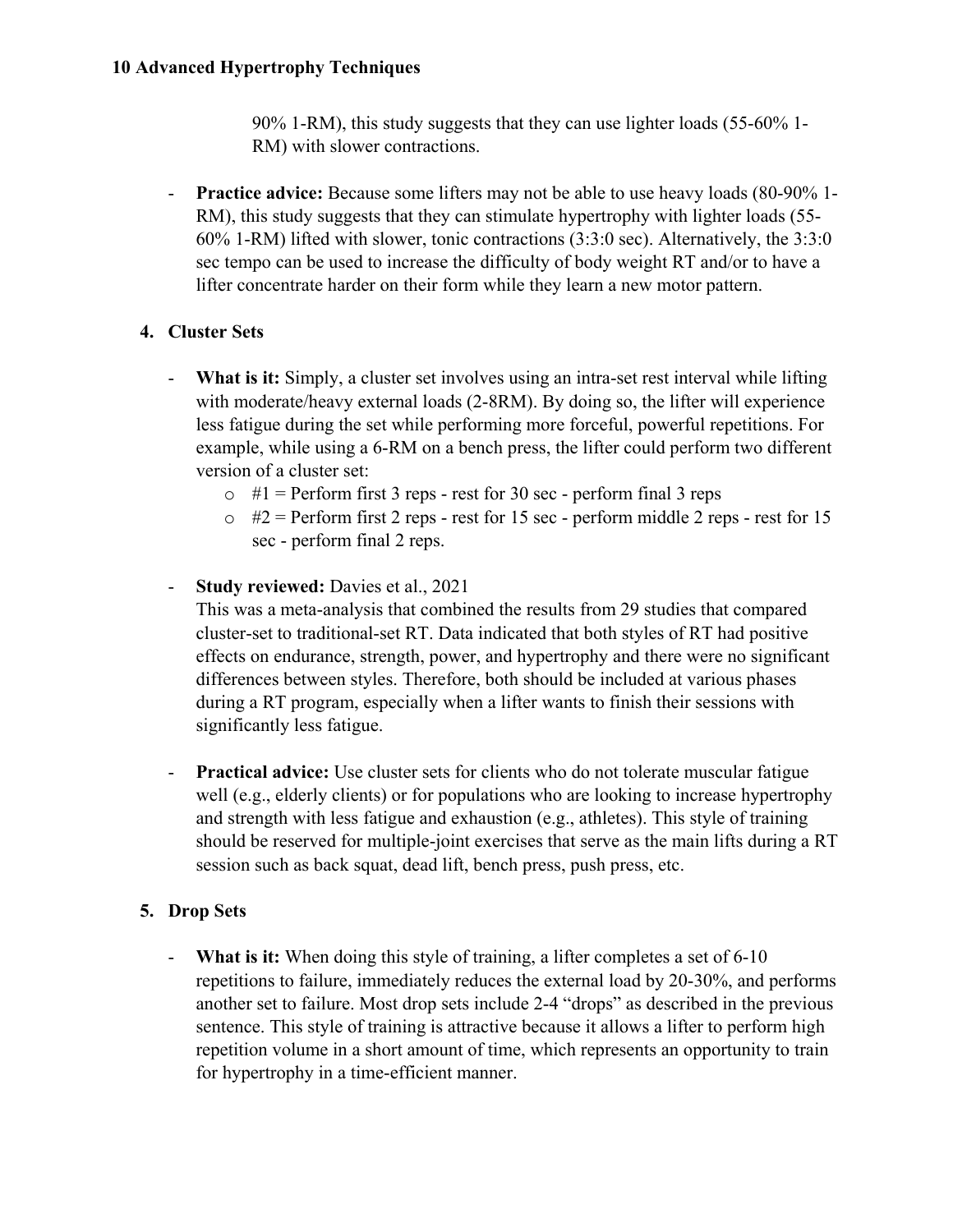- **Study reviewed:** Ozaki et al., 2018
	- o *Methods:* Nine untrained subjects had each of their arms randomly assigned to high-load training (3 sets with 80% 1-RM), low-load training (3 sets with 30% 1-RM), or drop-set training (1 set with 80-65-50-40-30% 1-RM). All groups performed unilateral dumbbell curls 2-3 days/week for 8 weeks and all sets were performed to concentric muscular failure.
	- o *Hypertrophy results:* Elbow flexor cross-sectional area, as measured by magnetic resonance imaging, increased after high-load  $(+2.5 \text{ cm}^2)$ , low-load  $(2.6 \text{ cm}^2)$ , and drop-set  $(+2.4 \text{ cm}^2)$  training with no difference between groups. Interestingly, the drop-set sessions only lasted  $\sim$ 2 minutes compared to  $\sim$ 7-11 minutes for the other groups.
	- o *Conclusion:* Drop-set training is just as effective as traditional high-load and low-load training, and is accomplished in a time-efficient manner.
- **Practical advice:** Use drop sets as a part of a hypertrophy training session, particularly for single-joint, machine-based exercises that are performed at the end of a session. Do not use drop sets on multiple-joint, free-weight exercises such as back squat or bench press.

# **6. Reciprocal super sets**

- **What is it:** To reduce time in the gym, lifters can perform their exercises in pairs that target different and/or opposing muscle groups. For example, a lifter could perform 8- 10 repetitions of a seated row, take a minimal rest interval (5-15 seconds), and then perform 10-12 repetitions of a push up. In another example, a lifter could perform consecutive sets of 6-8 repetitions for belt squat and hamstring curl with minimal rest between them. This style of training leads to greater cardiorespiratory stress and reduces training time by 50-60%.
- **Study reviewed:** Fink et al., 2020
	- o *Methods:* 23 young athletes were randomly assigned to traditional or super-set training. Both groups performed bicep curl and triceps extension with elastic bands 3 days/week for 8 weeks.
	- o *Hypertrophy results:* Muscle thickness, as measured by B-mode ultrasound, increased for the biceps brachii (+12.9-13.3%) and triceps (+4.8-9.5%) for both groups with no significant difference between groups.
	- o *Conclusion:* There is not a unique hypertrophic advantage to super-set training, but this style of training serves as a time-efficient strategy to achieve adaptations in muscle mass.
- **Practical advice:** By performing exercises in pairs, and limiting the rest between consecutive exercises, you can reduce your client's training time by 50-60%. This will allow you to increase work capacity and muscular hypertrophy in a time-efficient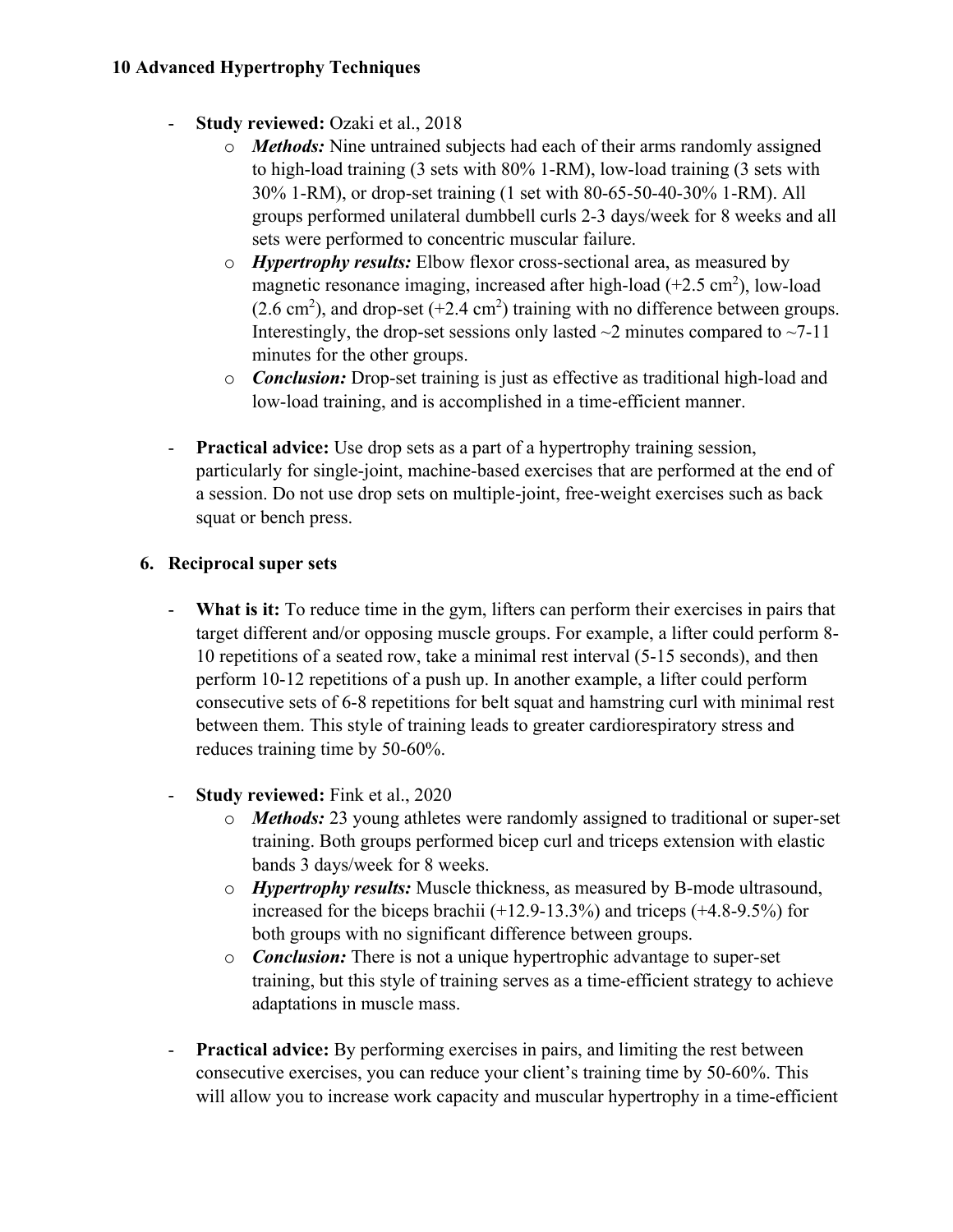manner. You can apply reciprocal super-sets to upper-body, lower-body, and totalbody training.

## **7. Pre-exhaustion sets**

- **What is it:** There are several forms of pre-exhaustion training, but the most popular form involves fatiguing a synergist muscle (e.g., triceps extension) to allow the agonist muscle (e.g., pectoralis major) to work harder during a subsequent exercise (e.g., bench press). However, this style of pre-exhaustion training often leads to reduced training volume during the primary exercise (e.g., bench press), which causes inferior adaptation of the muscle of interest (e.g., pectoralis major). Because of this, it may be more effective to simply perform compound sets, which are essentially super sets that target the same muscle group.
- **Study reviewed:** Trindade et al., 2019
	- o *Methods:* 24 untrained, middle-aged subjects were randomly assigned to traditional RT (3 sets of leg press with 75% 1-RM) or pre-exhaustion RT (3 sets of leg press with 75% 1-RM immediately after a pre-exhaustion set of knee-extension to failure). Both groups trained two days/week for nine weeks.
	- o *Hypertrophy results:* Both groups significantly increased their total-body lean mass, thigh lean mass, and muscle thickness for their quadriceps and gluteus maximus with no significant differences between groups.
	- o *Conclusion:* Both training styles were equally effective despite the extra time commitment of performing the pre-exhaustion set of knee-extension.
- **Practical advice:** To protect RT volume for the main lift, agonist-agonist super sets should be performed in lieu of pre-exhaustion sets. It is most practical to perform a multiple-joint lift (e.g., dumbbell push press) followed by a single-joint lift (e.g., lateral raise) for the same muscle group. This is a logical way to increase training volume for a particular muscle group.

## **8. Partial range of motion**

- What is it: Partial range of motion (ROM) training, also known as "partials", focuses on training the middle ROM of an exercise and is thought to elicit significant muscular tension by allowing the lifter to perform RT at a higher load compared to lifting with the full ROM and thus aid in the development of muscular strength and hypertrophy. The slower movement speeds associated with partials may elicit substantial time under tension that promotes large accumulations of local metabolites that may also contribute to increases in muscular strength and hypertrophy.
- **Study reviewed:** Goto et al., 2019
	- o *Methods:* 44 resistance-trained males were randomly assigned to perform supine elbow extensions (i.e., skull crushers) through a full-ROM or a partial-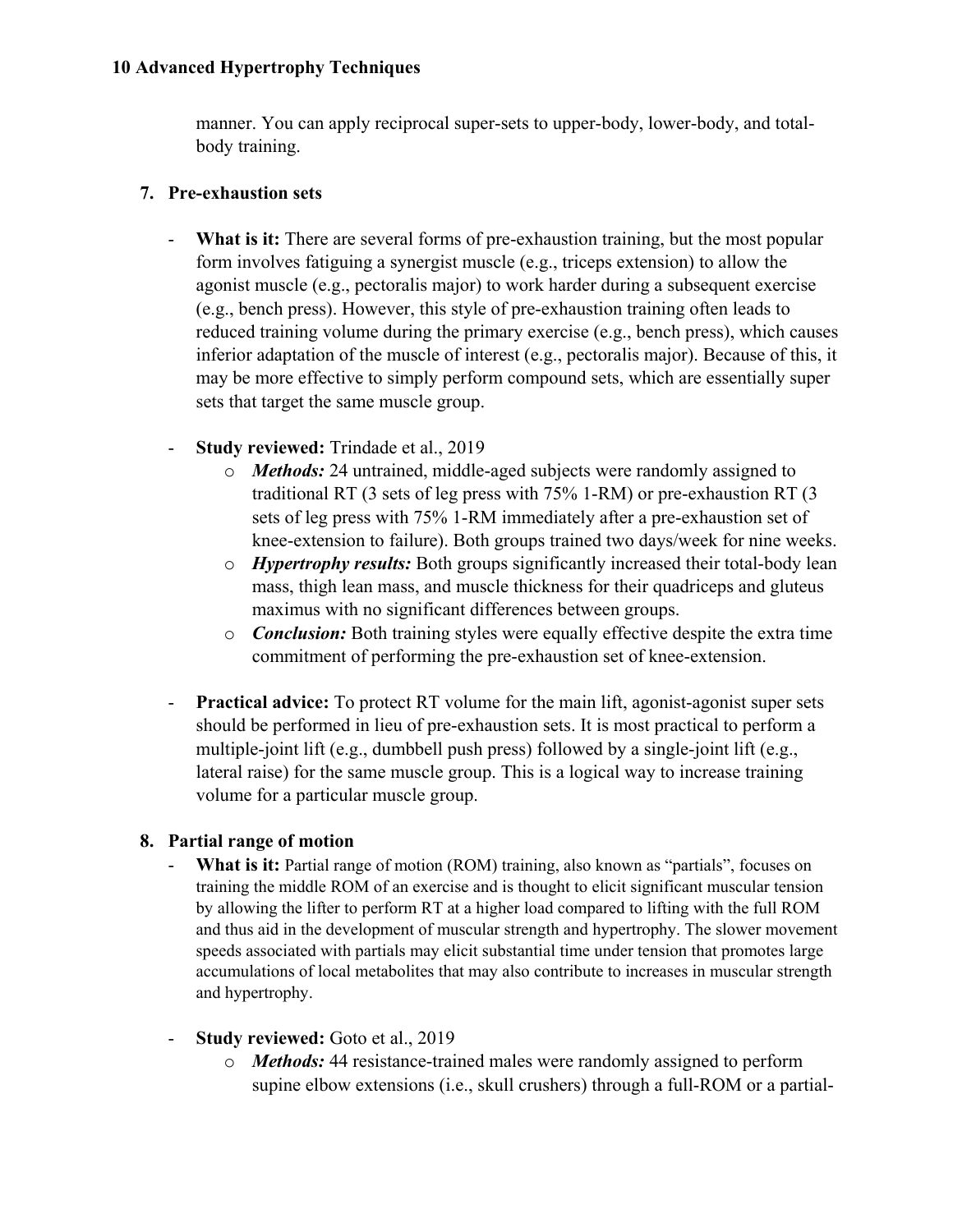ROM, where only the middle ROM was covered. Both groups performed 3 sets of 8 repetitions and trained 3 days/week for 8 weeks.

- o *Hypertrophy results:* Both groups significantly increased their triceps thickness from baseline, but hypertrophy was slightly greater in the partial-ROM group compared to full-ROM. The researchers also reported that metabolic stress and local hypoxia was greater during the partial-ROM sessions, which may explain why they had superior results.
- o *Conclusion:* Partial-ROM training may be effective for hypertrophy, but it should not be used to replace full-ROM training, especially for those who have mobility, speed, and power goals.
- **Practical advice:** Consider partial-ROM training a tool in the practitioner's toolbox to include as a part of a hypertrophy training session. For instance, it may be best to save this style of training at the very end of the workout during the auxiliary, singlejoint work such as during a triceps extension or biceps curl. Alternatively, partial-ROM training can be used in concert with full-ROM training to make body-weight exercises more difficult and stimulating. Some have also reported that partial-ROM training is effective when it is applied to the specific ROM where a lifter typically gets "stuck" when attempting a full-ROM repetition (i.e., the sticking point).

# **9. Linear and reverse pyramid training**

What is it: Instead of using the same external load and relative intensity for every set (e.g., 3 sets of 10 at 75% 1-RM), pyramid training involves increasing or decreasing the load as sets progress. During a linear pyramid plan, the lightest set is performed first, and load is increased in subsequent sets (e.g., 3 sets at 75-80-85% 1-RM). The opposite is true during a reverse pyramid plan, as the heaviest set is performed first, and load is decreased in subsequent sets (e.g., 3 sets at 85-80-75% 1-RM). Generally speaking, the research in this area is scarce, but these styles of training can serve as a way to break up the monotony of training with the same external load for every set of a given exercise.

# - **Study reviewed: Razmjou et al., 2010**

- o *Methods:* 34 young, untrained women were randomly assigned to linear pyramid training, reverse pyramid training, or non-exercise control. The exercising groups performed total-body RT 3 days/week for 6 weeks and used the following exercises: biceps curl, triceps extension, leg extension, leg curl, and leg press.
- o *Results:* The authors did not report data for muscle mass or hypertrophy, but both groups significantly increased their 10-RM for each of the six exercises mentioned above. Besides the biceps curl, where greater increases were seen in the reverse pyramid group, there were no differences between groups.
- o *Conclusion:* Both pyramid styles are effective for increasing muscular strength and should be used in a client's program based on convenience and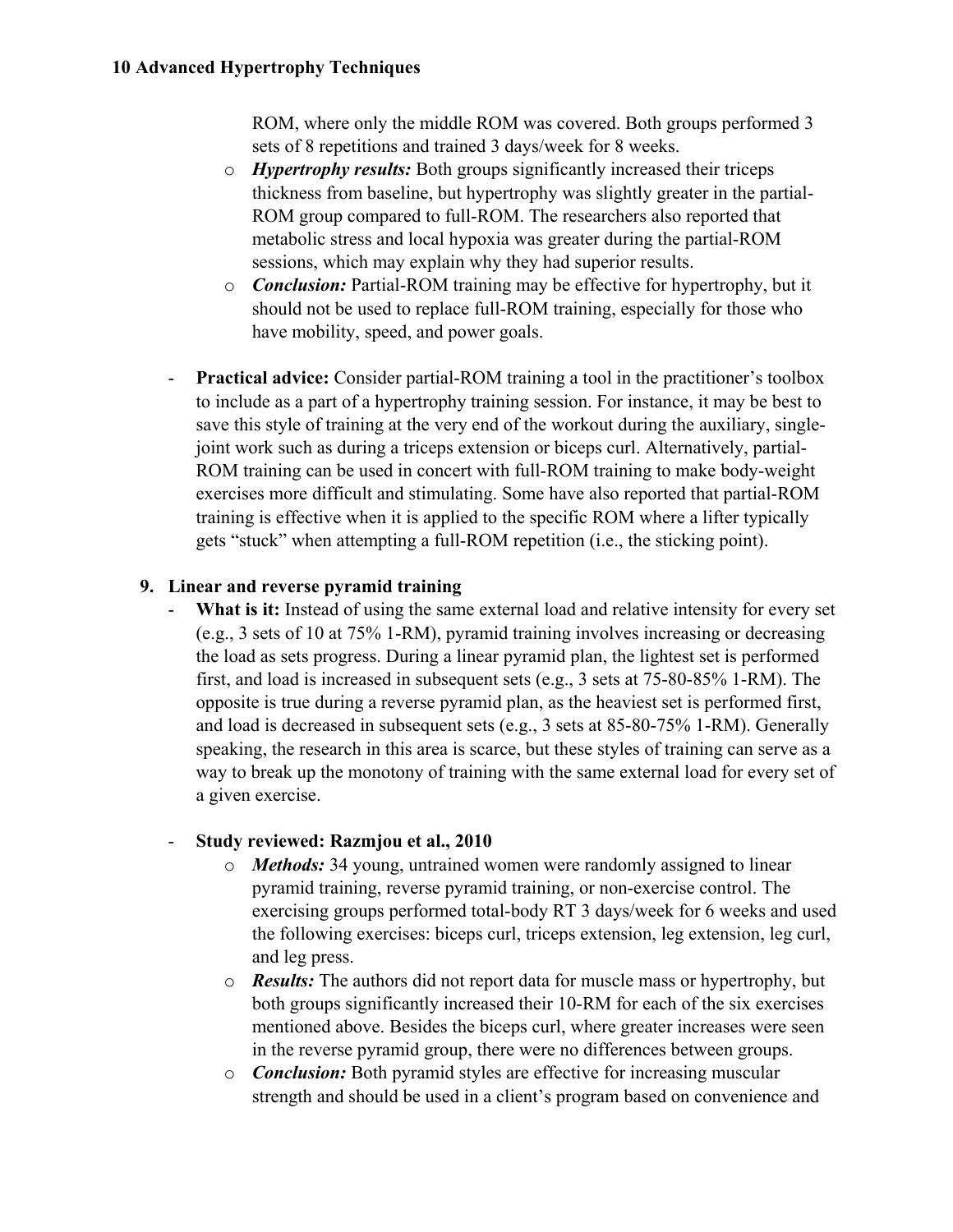preference. Research is needed to determine the effect of pyramid training on hypertrophy.

- **Practical advice:** For lesser-trained clients, apply linear and reverse pyramid with moderate external loads such as 8-15 RM (~60-80% 1-RM). As they become more experienced, increase the number of sets (e.g., 3 to 4) and start to implement heavier loads such as 2-6 RM (~85-95% 1-RM). When structuring a session of RT, linear and reverse pyramid set/rep schemes should be reserved for multiple-joint power and structural lifts such as dumbbell cleans, back squat, or push press.

## **10. Rotated-exercise program**

- **What is it:** Although it may be considered a secondary variable, performing a variety of exercises for the same muscle group has recently become a hot topic in RT research. For example, in a fixed-exercise routine, a lifter would perform the same exercise for the same muscle group for every training session (e.g., seated cable row would be the only horizontal pulling exercise). In contrast, during a rotated-exercise routine (i.e., varied), the lifter would perform a variety of exercises for the same muscle group (e.g., seated cable row, bent-over barbell row, and single-arm dumbbell row would be used in a cyclical fashion). Indeed, to increase hypertrophy and strength, it is not necessary to change the exercise on a daily or weekly basis, but providing variety may help your client adhere to their program better.
- **Study reviewed:** Baz-Valle et al. 2019
	- o **Methods:** 19 resistance-trained men were randomly assigned to a fixedexercise routine or rotated-exercise routine, which was performed 4 days/week for 8 weeks following an upper/lower split. Those in the fixedexercise group used the same upper- and lower-body routines throughout the study while those in the fixed-exercise routine had their exercises randomly selected by an iPhone app at the beginning of each session.
	- o **Hypertrophy results:** Quadriceps hypertrophy, which was measured by Bmode ultrasound, significantly increased for both groups with no differences between them. Similar results were reported for upper- and lower-body strength.
	- o **Conclusion:** Physical fitness outcomes were similar between groups, but subjective measurements of motivation were higher in the rotated exercise group. Although exercises should never be chosen at random (e.g., via a phone app), presenting a little bit of variety may help adherence.
- **Practical advice:** Personal trainers should teach their clients as many variations of a movement pattern as possible (e.g., front squat, back squat, split squat, goblet squat, belt squat, etc.), and eventually progress the program where the client is able to pick their favorite version for a given day, week, or month. Alternatively, you can keep the